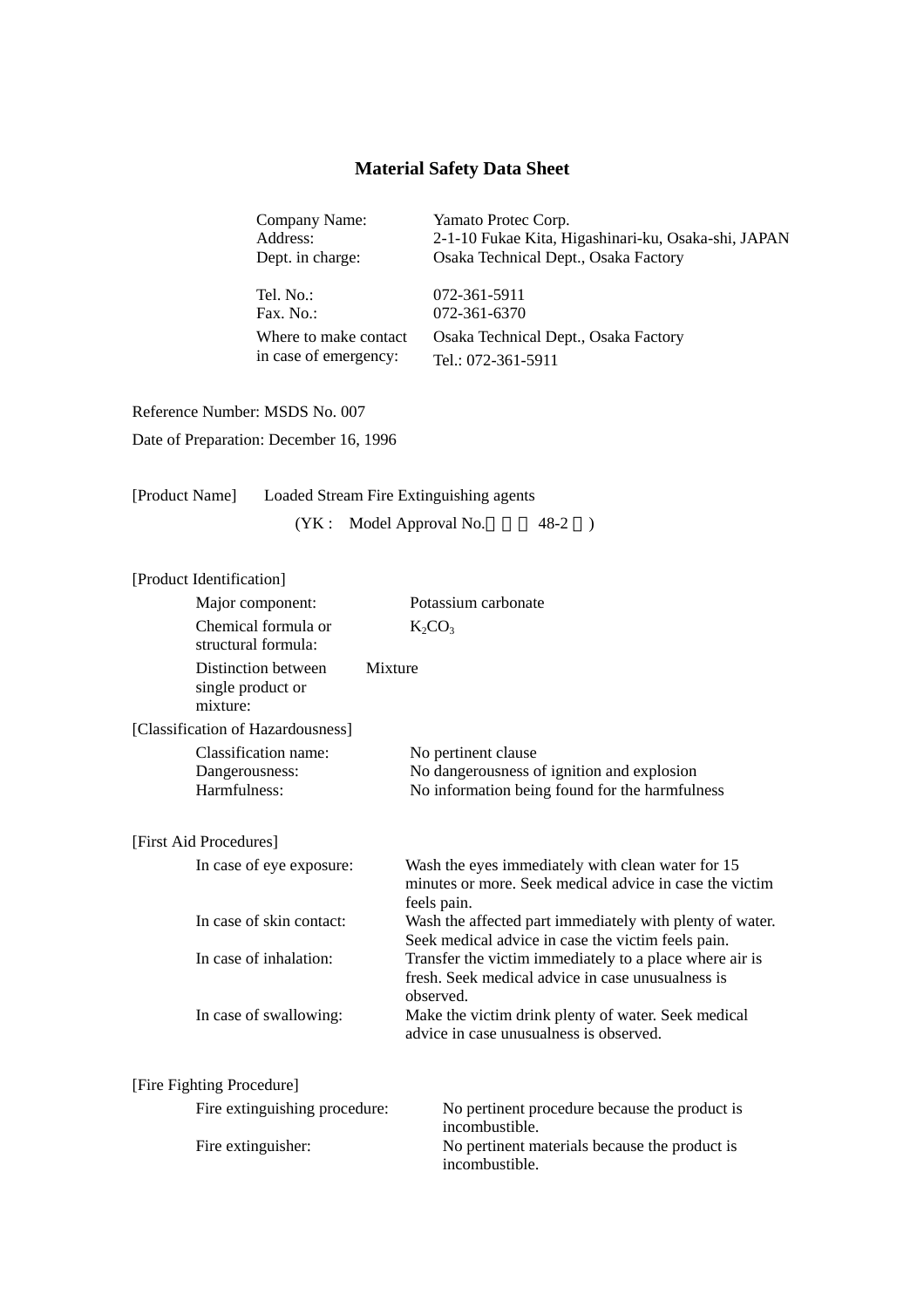[Spill or Leak Procedure]

In case the spillage or leakage is in small quantity, recover it into a sealable empty container after being absorbed to waste or the like and, then, dispose of it in accordance with the description in [Notice on Disposal].

In case the spillage or leakage is in large quantity, prevent it from outflowing by enclosing it with a bank or the like, recover it into a sealable empty container, and dispose of it in accordance with the description in [Notice on Disposal]. Then, wash the place out with plenty of water. Take care at the time so that concentrated waste liquid shall not be discharged into rivers.

### [Notice on Handling and Storage]

| Handling: | Wear suitable protective devices, if necessary.                  |
|-----------|------------------------------------------------------------------|
| Storage:  | Store it in a cool and dark place in a tightly closed condition. |
|           | Don't mix with water or other chemicals.                         |

### [Exposure Prevention Measures]

| Control temperature:      |                                                                       | Not established |                                                                |
|---------------------------|-----------------------------------------------------------------------|-----------------|----------------------------------------------------------------|
| Acceptable concentration: |                                                                       | Not established |                                                                |
| Measures for facilities:  |                                                                       | Not established |                                                                |
| Protective devices:       | Respiratory protective device:                                        |                 | Wear dust respirator, etc., if<br>necessary.                   |
|                           | Personal protective equipment for<br>the protection of eyes and skin: |                 | Wear safety glasses, protective<br>globes, etc., if necessary. |

## [Physical and Chemical Properties]

| Transparent liquid      | $1.37(20^{\circ}C)$                                                          |
|-------------------------|------------------------------------------------------------------------------|
|                         | $12.8(20^{\circ}C)$                                                          |
|                         |                                                                              |
|                         | $-26.0$ °C                                                                   |
| Easily soluble in water |                                                                              |
|                         | Specific gravity:<br>pH:<br>Vapor pressure:<br>Solidifying point:<br>Others: |

#### [Information on Dangerousness]

| Flashing point:                         | None                    |
|-----------------------------------------|-------------------------|
| Auto-ignition point:                    | None                    |
| <b>Explosion limit:</b>                 | None                    |
| Flammability:                           | None                    |
| Oxidizing property:                     | None                    |
| Self-reactivity and self-explosiveness: | None                    |
| Stability and reactivity:               | Stable in normal state. |